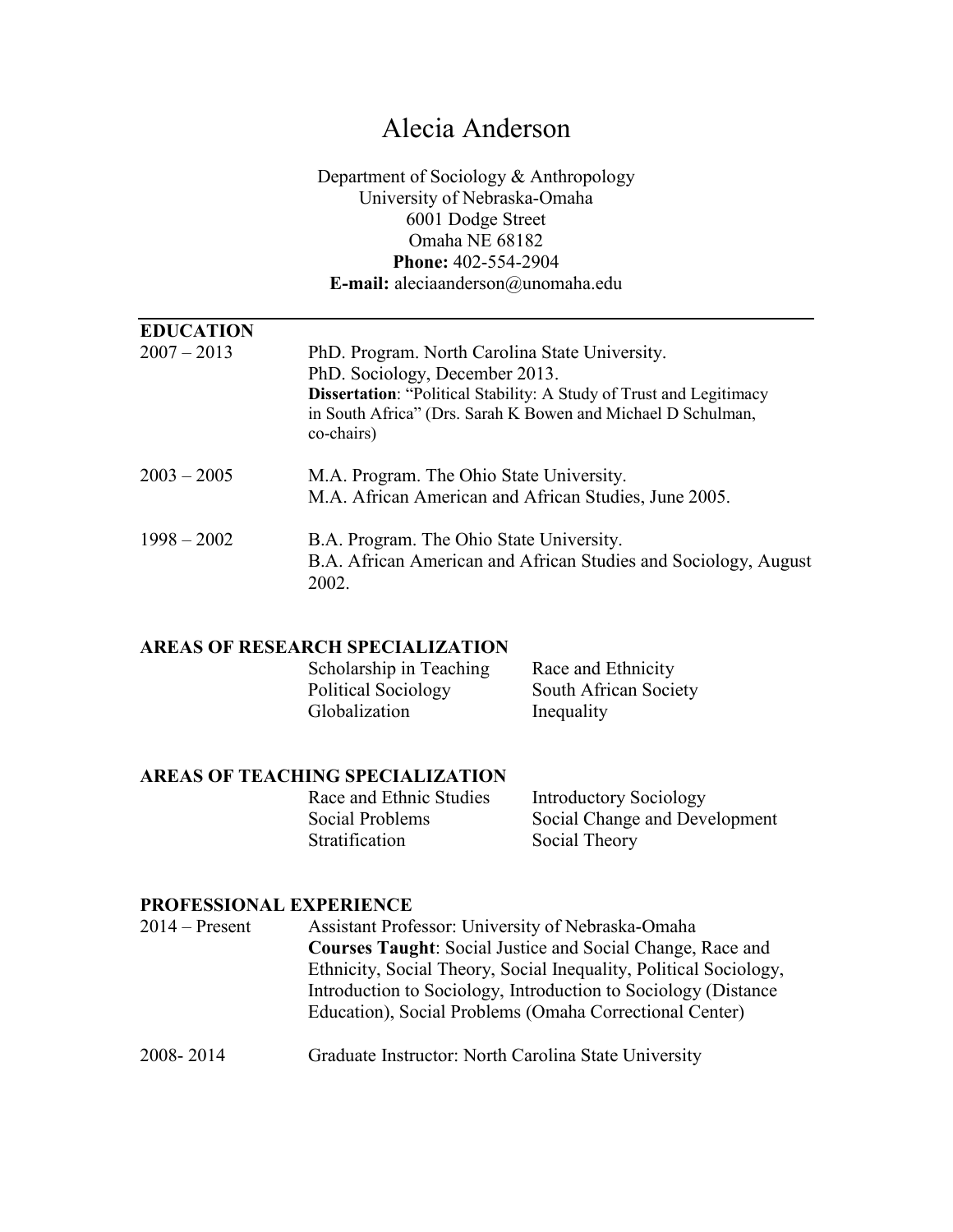|               | <b>Courses Taught:</b> Racial and Ethnic Relations, Principles of<br>Sociology, Social Problems, Principles of Sociology (Distance<br>Education)<br><b>Courses Assisted: Principles of Sociology (Distance Education),</b><br>Technology in Society and Culture (Distance Education) |
|---------------|--------------------------------------------------------------------------------------------------------------------------------------------------------------------------------------------------------------------------------------------------------------------------------------|
| $2013 - 2014$ | Adjunct Instructor: East Carolina University<br><b>Courses Taught: Introduction to Sociology</b>                                                                                                                                                                                     |
| 2013-2014     | Adjunct Instructor: St. Augustine's University<br><b>Courses Taught: Race Relations</b>                                                                                                                                                                                              |
| 2011-2012     | Assessor: University of North Carolina at Chapel Hill<br>Projects: Targeted Reading Intervention Program, Franklin Porter<br>Graham Child Development Institute                                                                                                                      |
| 2007-2008     | Graduate Teaching Assistant: North Carolina State University<br><b>Courses Assisted:</b> Theories of Social Structure, Juvenile<br>Delinquency                                                                                                                                       |
| $2004 - 2005$ | Graduate Teaching Associate. The Ohio State University.<br><b>Courses Assisted:</b> Introduction to African American and African<br>Studies, Introduction to African Civilization, 1870 to the Present,<br>Introduction to African Literature.                                       |
| 2003          | Upward Bound Program. Columbus State Community College.<br><b>Subjects Taught: Introductory Swahili</b>                                                                                                                                                                              |

### **PUBLICATIONS**

Anderson, Alecia D and Jonathan Santo. (Conditionally Accepted 2019): "Trust, Ethnicity, and Political Approval in 21st Century South Africa". *International Dialogue*.

Anderson, Alecia D., Irwin, Jay A., Brown, Angela M., and Chris L Grala. 2019. "Your Picture Looks The Same As My Picture: An Examination of Passing in Transgender Communities". *Gender Issues.*[\\*](#page-1-0) https://doi.org/10.1007/s12147-019-09239-x

Goldstone, Richard, Gordon, Lewis, and Alecia Anderson. 2019. "Are Reparations Possible? Lessons to the United States from South Africa." *International Dialogue*. https://www.unomaha.edu/college-of-arts-and-sciences/goldstein-center-for-humanrights/ID/14a\_panel.pdf

Anderson, Alecia D. and Scott T. Grether. 2017. "Reviewing the Reviews: Discussions of Race by Film Reviewers". *Sociological Spectrum* 37(3): 188-204.\*

<span id="page-1-0"></span> <sup>\*</sup> denotes project with student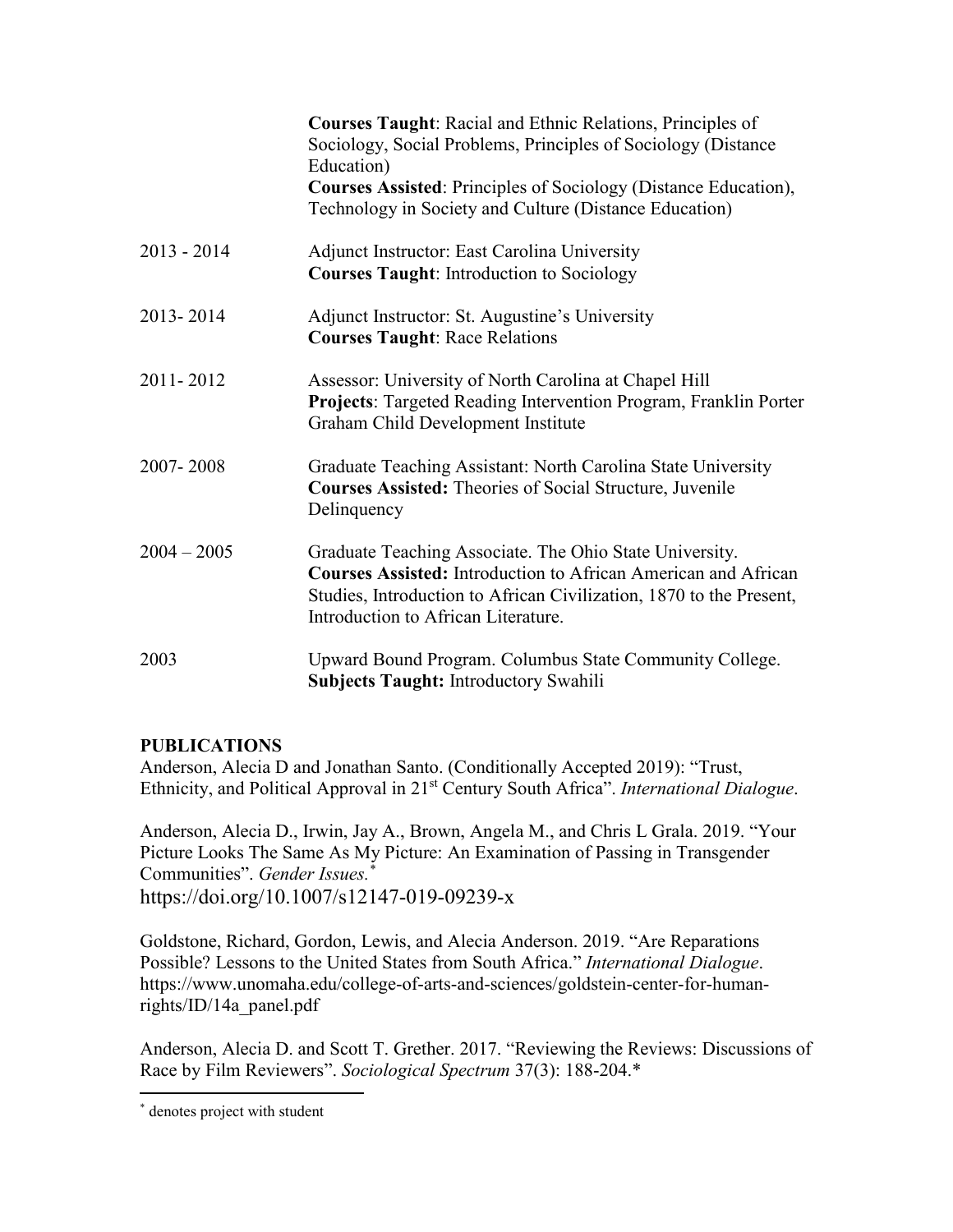Anderson, Alecia D. and Amy Schindler. 2019. "Social Justice Zines". *TRAILS*. http://trails.asanet.org/Pages/Resource.aspx?ResourceID=13686. Pelton, Julie and Alecia D. Anderson. 2019. "Social Justice and Social Change Syllabus". *TRAILS*. http://trails.asanet.org/Pages/Resource.aspx?ResourceID=13682.

Anderson, Alecia D. and Angela M. Brown. 2017. "Black Lives Matter Lecture." *TRAILS*. http://trails.asanet.org/Pages/Resource.aspx?ResourceID=13422.\*

Anderson, Alecia D. 2017. Review of *"Race Policy and Multiracial Americans"* edited by Kathleen Odell Korgen. *Contemporary Sociology*. http://journals.sagepub.com/doi/full/10.1177/0094306117725085w

Anderson, Alecia D. 2016. Review of "*Mean Streets: Migration, Xenophobia, and Informality in South Africa"* edited by Jonathan Crush, Abel Chikanda, and Caroline Skinner. *Ethnic and Racial Studies*. http://www.tandfonline.com/doi/full/10.1080/01419870.2016.1243252

Anderson, Alecia D., Andrea N. Hunt, Rachel E. Powell, Cindy B. Dollar. 2013. "Student Perceptions of Teaching Transparency." *Journal of Effective Teaching* 13(2): 38-47.

#### **MANUSCRIPTS UNDER REVIEW**

Brown, Angela M., Hawkins, Daniel N., and Alecia D. Anderson. (Under Review): "African American and Whites' Explanations for Racial Disparities across Three Decades". *Journal of African American Studies*.\*

Santo, Jonathan and Alecia Anderson. (Under Review). "Measurement Invariance across Waves of the Afrobarometer Data: Age Differences in the Associations Approval of Economic and Social Policies and Government Trust". *Political Science and Politics*.

#### **MANUSCRIPTS IN PROGRESS**

Anderson, Alecia D. (In Progress): "The New South Africa: An Investigation of Identity and Community." To be submitted to *Identity*.

Anderson, Alecia D., Estrada, Emily P., Brown, Angela M. and Chaniqua D. Simpson. (In Progress): "#IAMAREFUGEE: Refugee Responses to the Trump Era". To be submitted to *Journal of Refugee Studies*.

# **GRANTS**

2019 Goldstein Center for Human Rights Research and Creative Activity Grant (Funded March 2019)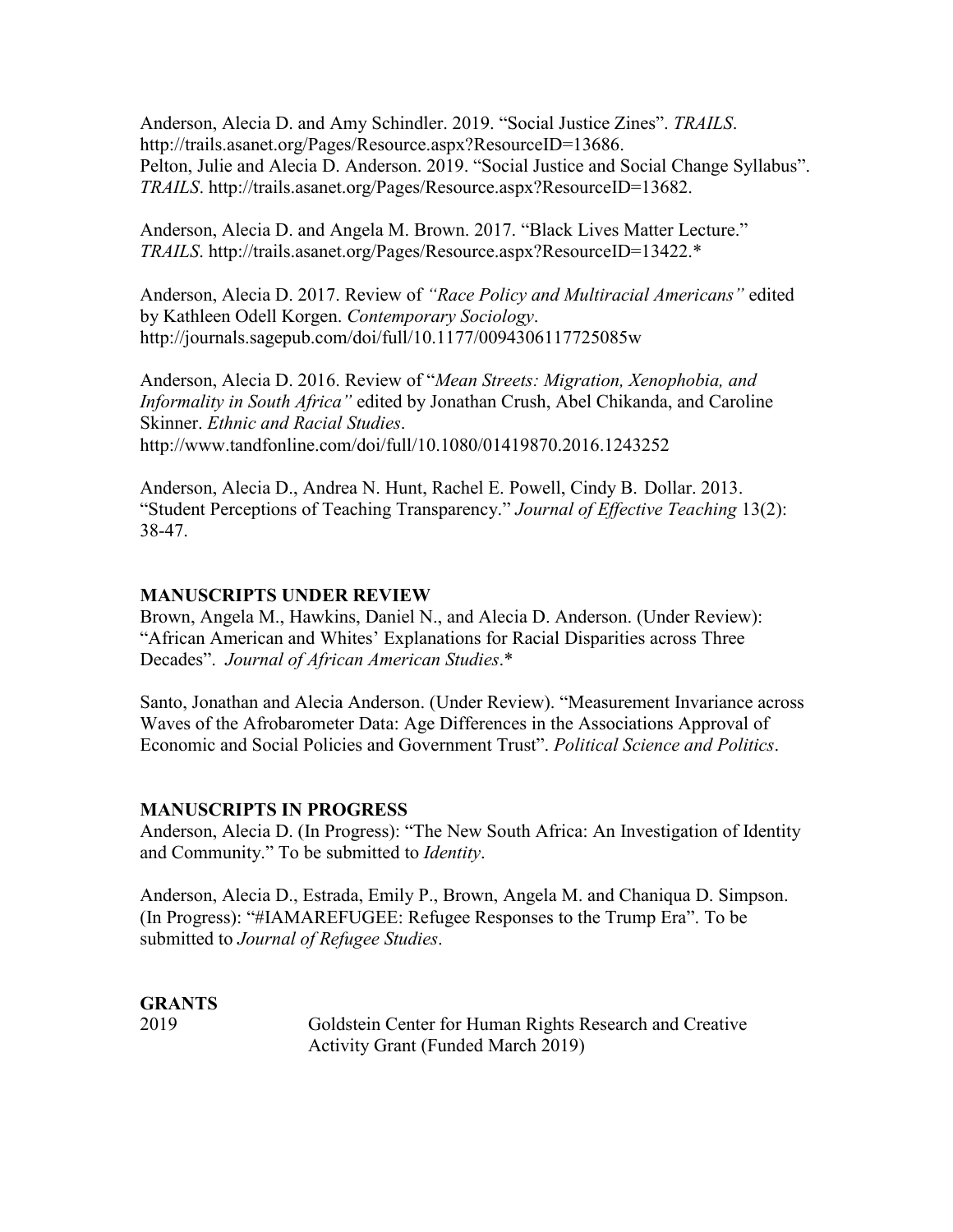| 2013                  | North Carolina State University Doctoral Dissertation Completion<br>Grant (Funded January 2013) |
|-----------------------|-------------------------------------------------------------------------------------------------|
| 2012                  | Fulbright Hays – South Africa (Submitted but not funded)                                        |
| <b>AWARDS</b><br>2013 | Certificate of Accomplishment in Teaching – North Carolina State<br>University                  |
| 2012                  | Mentor of the Year – North Carolina State University Sociology<br>Graduate Student Association  |

### **CONFERENCE PRESENTATIONS**

| 2018 | "#IAMAREFUGEE: Refugee Responses to the Trump Era" (with<br>Emily Estrada and Angela Brown). Paper presented at the Annual<br>Meeting of the Southern Sociological Society in New Orleans.                            |
|------|-----------------------------------------------------------------------------------------------------------------------------------------------------------------------------------------------------------------------|
| 2017 | "Factors that Influence Trust among South Africans" (with<br>Jonathan Santo). Paper presented at the Annual Meeting of the<br>Society for the Study of Social Problems in Montreal.                                   |
| 2015 | "Transgender Passing: Applying Dubois' Veil to Transgender<br>Communities" (with Jay Irwin and Angela Brown). Paper<br>presented at the Annual Meeting of the Society for the Study of<br>Social Problems in Chicago. |
| 2015 | "Reviewing the Reviews: Discussions of Race by Film Reviewers"<br>(with Scott Grether). Paper presented at the Annual Meeting of the<br>Southern Sociological Society in New Orleans.                                 |
| 2012 | "Structural Influences on Opinions of State Sponsored Aging<br>Policies" (with Ellen Whiteman). Paper presented at the Annual<br>Meeting of the Society for the Study of Social Problems in Denver.                   |
| 2011 | "Political Stability: South Africa." Paper presented at the Annual<br>Meeting of the American Sociological Association in Las Vegas.                                                                                  |
| 2010 | "The New South Africa: An Investigation of Identity and<br>Community." Paper presented at the Annual Meeting of the<br>Southern Sociological Society in Atlanta.                                                      |
| 2009 | "The New South Africa: An Investigation of the Influence of<br>Living Conditions on Political Climate." Paper presented at the<br>Annual Meeting of the Southern Sociological Society in New<br>Orleans.              |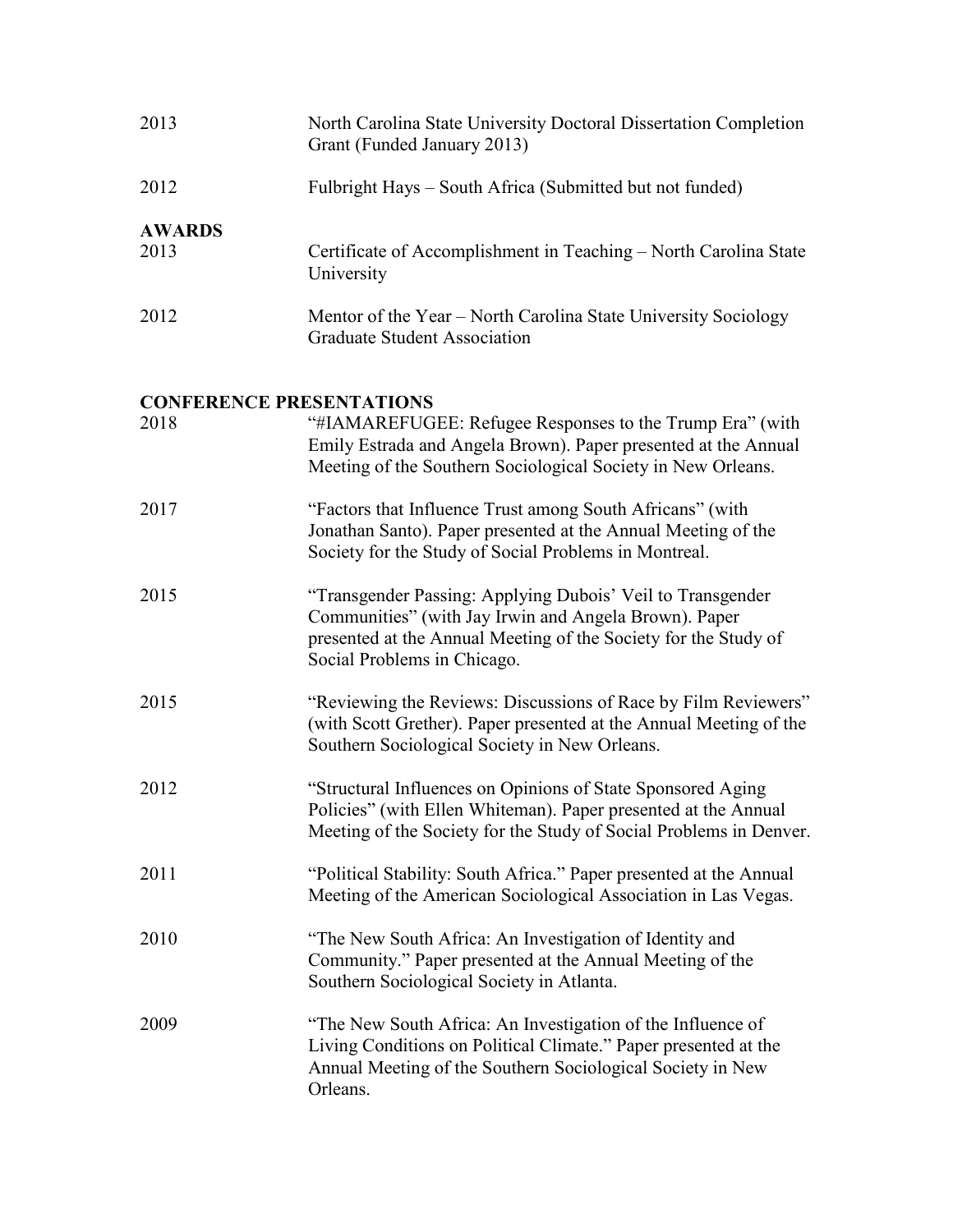#### **PROFESSIONAL ASSOCIATIONS**

Society for the Study of Social Problems, Member-Global Division

American Sociological Association Association for the Study of African American Life and History

Midwest Sociological Society

Southern Sociological Society

North Carolina Sociological Association

Gamma Sigma Delta Honor Society

Phi Kappa Phi Honor Society

Sociology Graduate Student Association, Vice President (2011-2012)

## **ACADEMIC SERVICE at UNIVERSITY OF NEBRASKA OMAHA Service to the Department**<br>2018 - Present Chair

| $2018$ - Present | Chair, Engagement Committee                                             |
|------------------|-------------------------------------------------------------------------|
| $2017 - 2018$    | <b>Engagement Committee Member</b>                                      |
| $2017$ – Present | Chair's Advisory Committee                                              |
| $2018 - 2018$    | Chair, Merit Committee                                                  |
| $2014 - 2017$    | Academic Planning Committee                                             |
| $2014 - 2018$    | Sociology Club Advisor                                                  |
| $2014 -$ Present | Department of Sociology and Anthropology Facebook Page<br>Administrator |
| $2014 - 2015$    | Merit Committee                                                         |
| $2014 - 2015$    | Chair's Advisory Committee                                              |
| $2014 -$ Present | Chair, Department of Sociology and Anthropology Social<br>Committee     |

#### **Service to the College**

| $2017$ - Present | Co-chair, Human Rights Research and Creative Activity |
|------------------|-------------------------------------------------------|
|                  | Committee                                             |